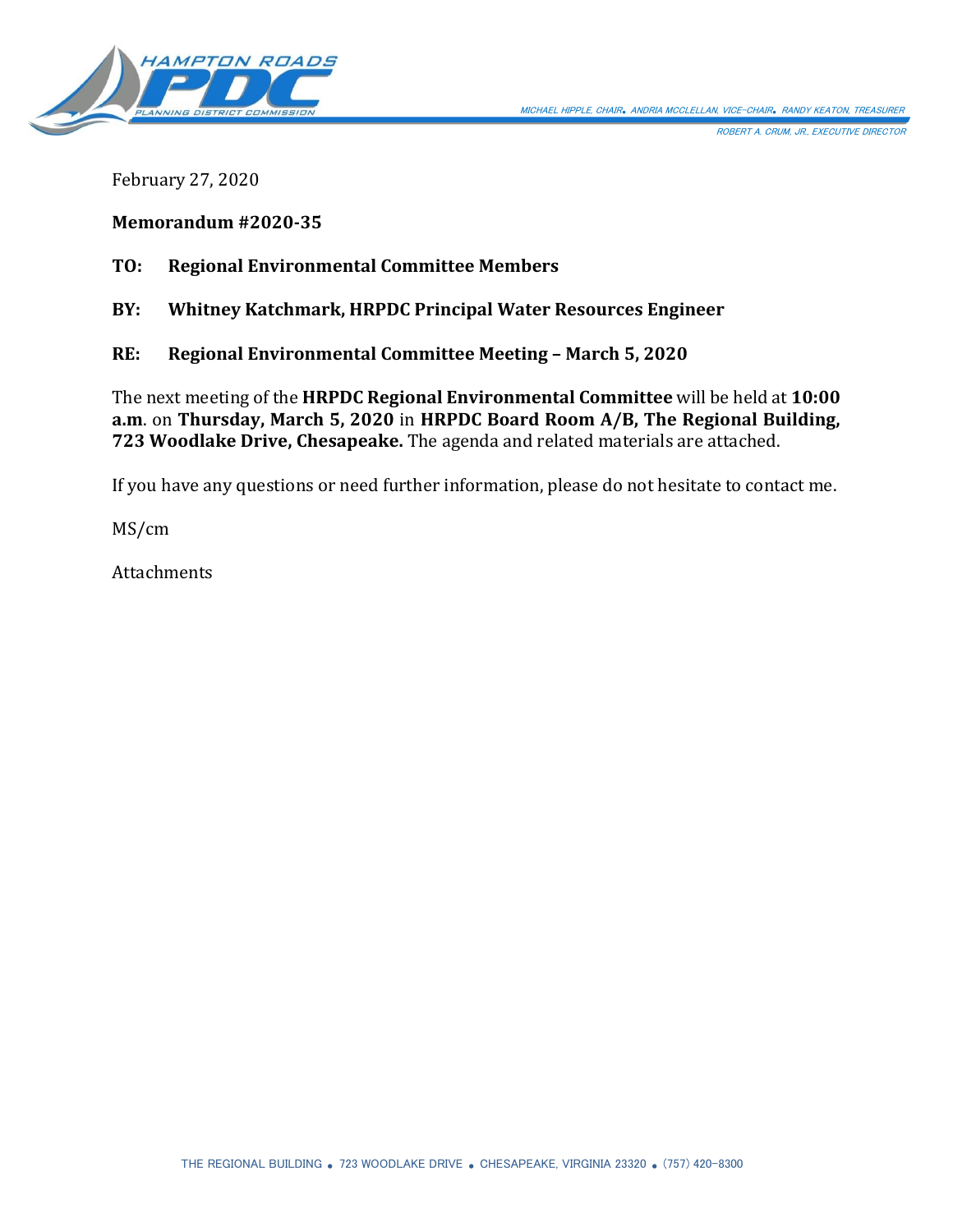## **AGENDA MEETING OF THE HAMPTON ROADS REGIONAL ENVIRONMENTAL COMMITTEE MARCH 5, 2020 10:00 A.M.**

## **1. Summary of the February 6, 2020 Meeting of the Hampton Roads Regional Environmental Committee (REC).**

The summary and attendance sheets of the above meeting are attached.

**Attachments:** 1A – February REC Meeting Summary 1B – February REC Meeting Attendance

**ACTION:** Accept the Meeting Summary

### **2. Public Comments**

### **ACTION:** None required

### **3. Featured Resource – Making the Connection of Stormwater to Oceans**

Jill Sunderland, HRPDC Water Resources Planner, recently attended the Virginia Clean Waterways Stormwater and Litter Workshop in Ashland, VA. The workshop was focused on various strategies to reduce urban trash and intercept litter before it reaches waterways. One of the primary goals identified in the Virginia Marine Debris Reduction Plan is to intercept litter at storm drains, which presents unique challenges for stormwater management programs. Ms. Sunderland will present highlights from the discussion.

**ACTION:** None required

## **4. Recycling Adaptations for a Changing Market – Experiences from James City County**

Weak markets for recyclable materials have placed an increasing financial burden on local recycling programs. The underlying causes of these market conditions are systemic, leaving communities to plan for a "new normal" of recycling economics. Despite these changes, the public continues to value recycling as an important service. Dawn Oleksy, James City County Environmental Sustainability Coordinator, will discuss adaptations James City County has made to continue to provide recycling services to residents.

### **ACTION:** None required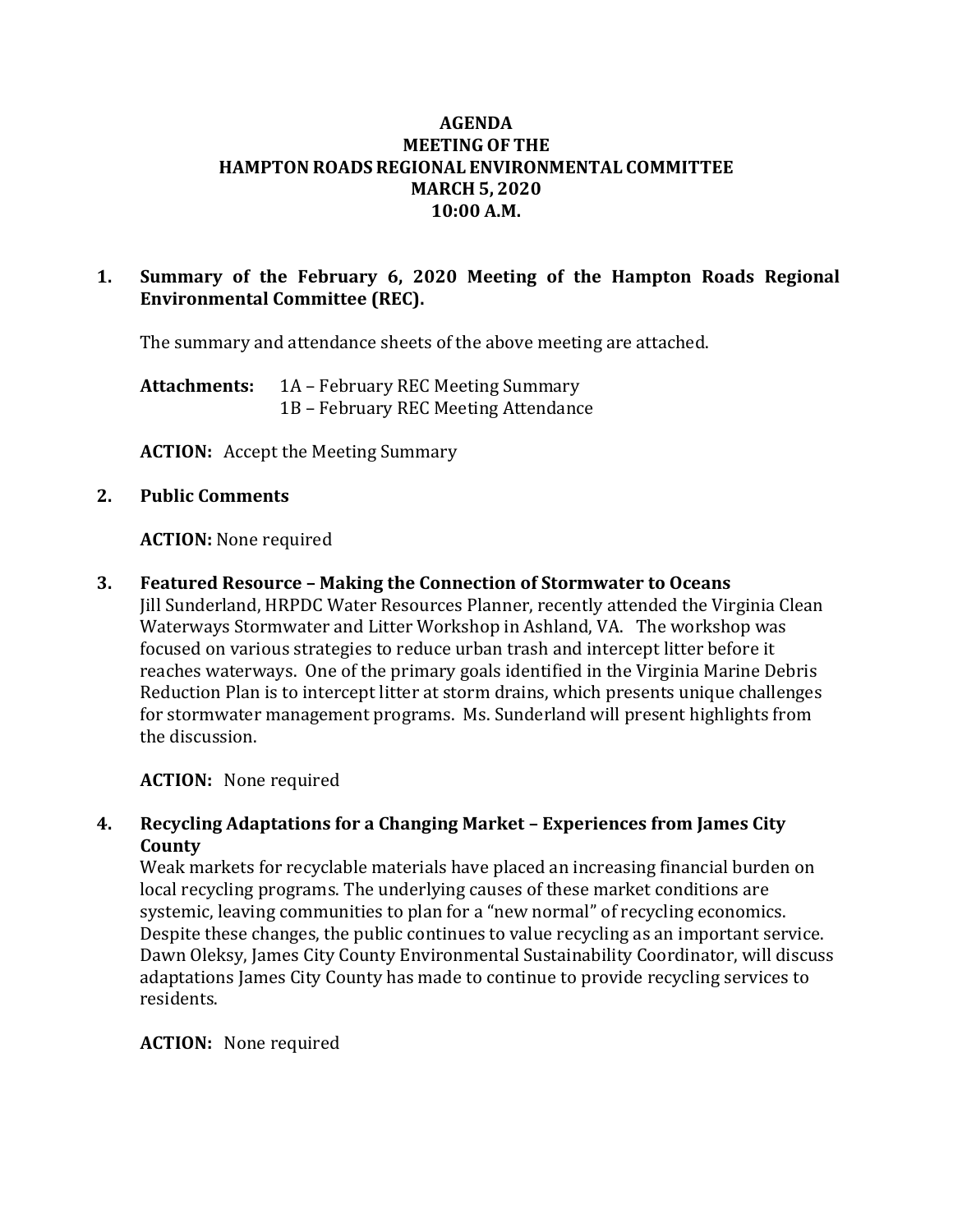# **5. Legislative Update**

HRPDC staff will provide an update on bills under consideration in the 2020 General Assembly session relevant to the Committee's work in the areas of environmental planning, land use, water quality, stormwater, and coastal zone management.

**ACTION:** None required

# **6. Social Coast Conference Highlights**

HRPDC staff had the opportunity to attend and present work coordinated through the HRPDC at the 2020 Social Coast Forum in Charleston, SC. The forum, hosted by the National Oceanic and Atmospheric Administration, explores how social science tools and methods are being used to address the nation's coastal issues. HRPDC staff will review highlights from the conference.

**ACTION:** None required

# **7. Resources for Brownfields Redevelopment**

At the February meeting, the Committee heard from Tim Stromberg of Stromberg/Garrigan & Associates about how the City of Norfolk is using EPA brownfields grants to plan for redevelopment of Harbor Park with a focus on improving resilience and water quality. This month, Vince Maiden, DEQ Brownfields Program Coordinator, will provide additional information on DEQ and EPA brownfields programs, how to take advantage of state and federal resources, and share other success stories of brownfields redevelopment in Virginia.

**ACTION:** None required

**8. Other Matters**